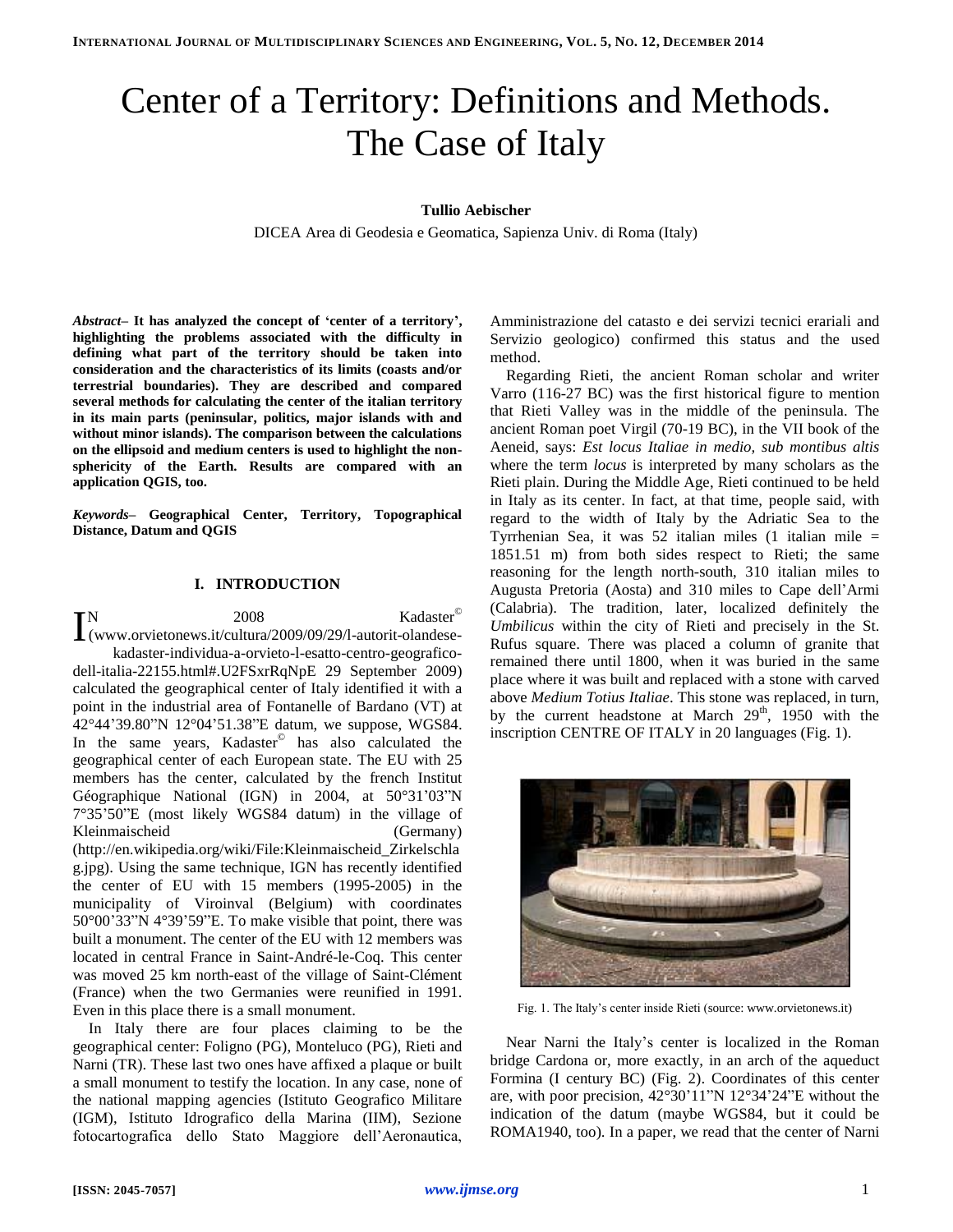was certified by the Military Geographic Institute (IGM), but any reference is readable on the site of the IGM (www.igmi.it).

In 2013, a national newspaper [4] published an article alleging that the center was near Narni. The real center, in fact, should be placed in Torre Spaccata (RM) in via Marcio Rutilio. Even in this case, the used calculation method was not stated.



Fig. 2. The small monument indicating the center of Italy at Narni (TR). Note that over signs are not written coordinates. Source: http://www.panoramio.com/photo/57608219

# **II. CENTER: ONE OR MANY DEFINITIONS?**

The concept of the center of an area may have different interpretations and implementations. One of the few texts on this issue is [2] where he mentions the problem of the Qibla and the curvature of the Earth's surface. In addition to, [3] considers the centers of the states that make up the US, highlighting the need for a scientific review of their location in comparison of some historical 'centers'.

One interpretation could be 'physical', i.e. the identification of the center with the center of gravity. Switzerland has calculated its geographical center in this way (www.swisstopo.admin.ch/internet/swisstopo/en/home/topics/ knowledge/center\_ch.html), another interpretation might be 'geometrical', i.e. identifying with the center of the spherical rectangle coincident with meridians and parallels of the extreme points of the territory. Another interpretation is the identification of the center as the farthest point from the political boundary and/or coastline.

However you choose one of the above interpretations, you must define the type and/or the part of the State to be taken into account: only the mainland? the largest island when considering an archipelagic State? all parties, even the small islands, as in the case of Italy? the mainland along with the so-called internal waters, i.e. the surfaces of water between the shoreline at low tide and the set of segments (straight line basis) defined by the State in accordance with articles 2.1 and 5 of the United Nations Convention on the Law of the Sea (UNCLOS, 1982: *Except where otherwise provided in this Convention, the normal baseline for measuring the breadth of the territorial sea is the low-water line along the coast as marked on large-scale charts officially Recognized by the coastal State*;

www.un.org/Depts/los/convention\_agreements/texts/UNCLO S/unclos\_e.pdf)? Speaking of inland waters and the straight baseline, we must take in account that a State may determine by law the drawing of them and with the same legal instrument can change it in whole or in part.

The 'barycentric' interpretation requires detailed outline (border more shoreline and/or straight line basis) localization of the territory, and the assumption of a uniform density.

The 'physical' interpretation should not consider States with concave shape territory because of the possibility that the center of gravity, by definition a geometric point and not a physical one, coincides with a point outside the State itself. States such as Croatia, Somalia, Vietnam, Norway, to mention the most obvious examples, may have the center of gravity in another State or outside internal waters.

The 'geometric' definition, too, does not guarantee that the point falls within the State, as evidenced by Croatia.

The 'the farthest point from the boundary of the State' definition, called the pole of inaccessibility ([5] pp. 227-233), might give ambiguous results, according to the choice of end points, or may give more than a point depending on the shape of the area. In [5] are given maps with only the results of processing for continental areas as Eurasia or oceans.

Ultimately, those definitions do not seem to have an objective scale of priorities. Regarding the position of the center, however calculated, we must consider that the center of the State should exist because mentally we have the idea of space around us, but it becomes 'official' only if it falls on the mainland or in inland waters as only these areas are under its full sovereignty.

## **III. THE GEOGRAPHICAL CENTER**

The Italian territory is divided into a peninsula (the largest surface) with many other islands of varying extension around it and more or less distant from the coast. The shape of the peninsula is not markedly concave, but almost linear and tilted with respect to the meridians along north-west / southeast. The two largest islands, Sicily and Sardinia, have, respectively, a triangular and rectangular shape. Based on these considerations, we cannot exclude the possibility that the geographical center of Italy may fall on land.

As for the alpine border, we must consider that the changing climate is melting glaciers between Italy and Switzerland. For this reason, the two governments have agreed to adopt a tolerance on the path of the border along the ridge of mountains (the concept of 'moving boundary'). This is important because in the minutes of demarcation of the border is written words as 'ridge' or other orographic features, without having ever seen them because of the presence of glaciers. Recent measurements confirm that the border has shifted in some areas, since 1940, between 100 and 150 m.

As follow, we will use the WGS84 datum. If we got the coordinates from other reference systems, we have transformed them with the software CARTLAB1 $^{\circ}$  1.2.2.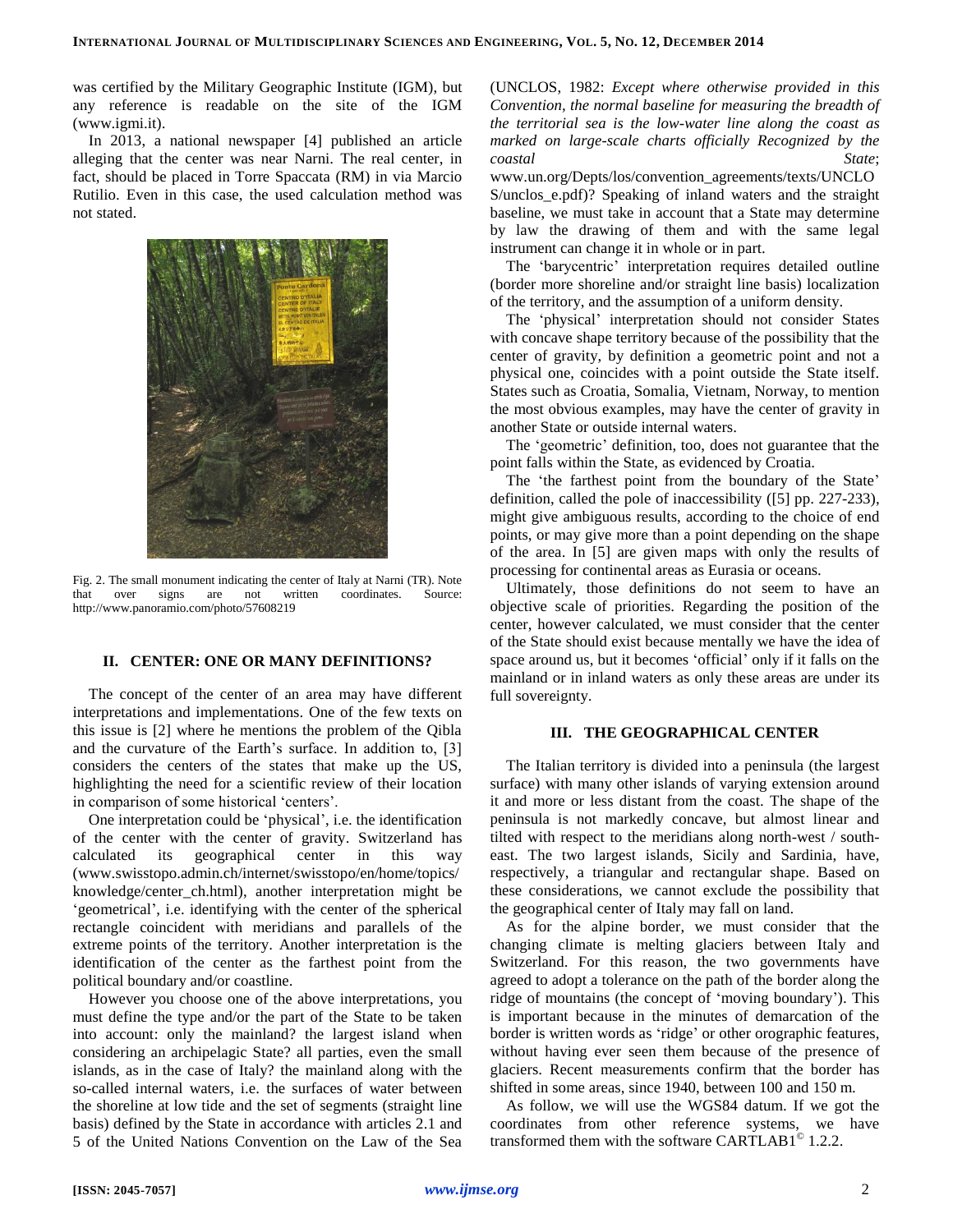As you will calculate distances between points on an ellipsoid and not on a sphere, the midpoint between two parallel have not got a latitude resulted from an operation of average value. The classical mean value will be used instead, with the longitude as the ellipsoid of the WGS84 datum is rotationally symmetrical relative to the axis of rotation of the Earth. In any case, we must also consider that the meridians are not parallel to each other, but converge toward the Pole, for which the distance between two of these varies according to the latitude.

What we define the distance between two points A and B on the Earth's surface, is the topographical one, i.e., the length of the geodesic line  $A_e B_e$  lying on the ellipsoid (Fig. 3). The above two points are projected on the reference surface (*datum*) along the ellipsoidic normal. This type of definition is very different from the straight-line distance in euclidean cartesian space with the origin, p. eg., in the center of gravity of the Earth, or from what we are accustomed to consider the distance along the physical surface. An example is the distance in kilometers indicated by the milestones along the roads. This kind of distance was measured by the Romans with the odometer, which is the modern odometer wheel.



Fig. 3. The topographical distance between A and B is the length of the geodetic line AeB<sup>e</sup> lying on the ellipsoid (drawing by the Author)

The calculation of the distance between points, given their geographical coordinates in WGS84 datum, you run with the formula of Vincenty ([6] pp. 88-93). For this work we used the 'online calculator' at the URL www.movabletype.co.uk/scripts/latlong-vincenty.html.

## *A) Italian Peninsula*

The center of the Italian peninsula is located at 42°30'22.28"N 12°34'24.83"E, equidistant from the extreme north-south parallels 509627.41 m and from extreme eastwest meridians 488381.42 m. This point falls in a forest south of the road SP64 in the town of Narni (TR), 766 m (azimut 126°) from Erbapigia (TR).

The average of the extreme latitudes gives a point at 42°30'15.66"N 12°34'24.83"E placed further south than 6.62", that is 204.27 m.

The center calculated by Kadaster<sup>©</sup> is far about 48.3 km (azimut 303°). On the contrary, this center is located near the Roman Bridge of Narni. The average latitude is very close to that found on the Net, what allows us to suppose that this coordinate is calculated, most likely, by the erroneous method of the average.

The coordinates of extremities of the Italian peninsula used for the calculations are:

Extreme N: Zwillingköpfe (Twin Peaks West) east of the Vetta d'Italia (BZ): UTM-WGS84 741796.13E 5220330.51N zone 32N = 47°05'31.72"N 12°11'09.81"E from Provincial Geoportal Alto Adige, Autonomous Province of Bolzano - Alto Adige, Informatica 9 (http://gis2.provinz.bz.it/geobrowser/?project=geobrowser\_pr o&view=geobrowser\_pro\_atlas-b&locale=it).

Extreme S: beach of Melito di Porto Salvo (RC): ROMA1940: 37°54'57.31"N 3°19'29.61"E = WGS84 37°54'59.6"N 15°46'38.1"E from the Geological Map of Calabria sheet 263 NO (Melito di Porto Salvo, scale 1:25000 (http://www.egeo.unisi.it/carte.php?idserie=209, paper CCAL 162));

Extreme W: north of Roche Bernaude and north-west of Bardonecchia (TO): UTM-WGS84 313280E 4997182N zone  $32N = 45^{\circ}06'12.40''N 6^{\circ}37'35.91''E$  from the Geoportal of the Piedmont Region (www.geoportale.piemonte.it/geocatalogorp/main/?SEZIONE =catalogo);

Extreme E: Cape of Otranto / Cape Palascìa (LE): WGS84 UTM = 800069.96E 4445590.05N zone 33N = 40°06'25.65"N 18°31'13.75"E from the Geoportal of the Puglia region (http://www.sit.puglia.it).

### *B) Political Italy*

For the political Italy, extremes N, W and E are the same as in peninsular Italy, while the extreme S moves on the island of Lampedusa (AG).

In this context, the center is positioned at  $41^{\circ}17'43.67''N$ 12°34'24.83"E and equidistant from the extreme north-south parallels 644104.41 m and from extreme east-west meridians 497714.01 m. This center is located in the Tyrrhenian Sea about 17.3 km (azimut 198°) from the eastern end of the meridional pier of the harbour of Anzio, outside the Italian inland waters, but within the territorial sea (amplitude 12 nm  $= 22.2$  km).

The average of the extreme latitudes N and S gives a point at 41°17'33.15"N 12°34'24.83"E placed further south to 10.52", i.e. of 324.54 m.

The center calculated by Kadaster $^{\circ}$  is far about 166.1 km (azimut 346°).

The coordinates of the extreme points of the political Italy used for the calculations are:

Extreme N: the same as in peninsular;

Extreme S: Head Swordfish or White Horse Head south of the western end of the runway of the airport of Lampedusa: UTM-WGS84 282816.69E 3930345.92N zone 33N = 35°29'34.58"N 12°36'20.64"E from the Geoportal by the Region of Sicily IDT-SITR Department of Land and Environment, Department of City Planning, Area 2 Interdepartmental

(www.sitr.regione.sicilia.it/geoportale/it/Home/GeoViewer with orthophotos 2007/2008);

Extreme W: the same as in peninsular Italy;

Extreme E: the same as the peninsula.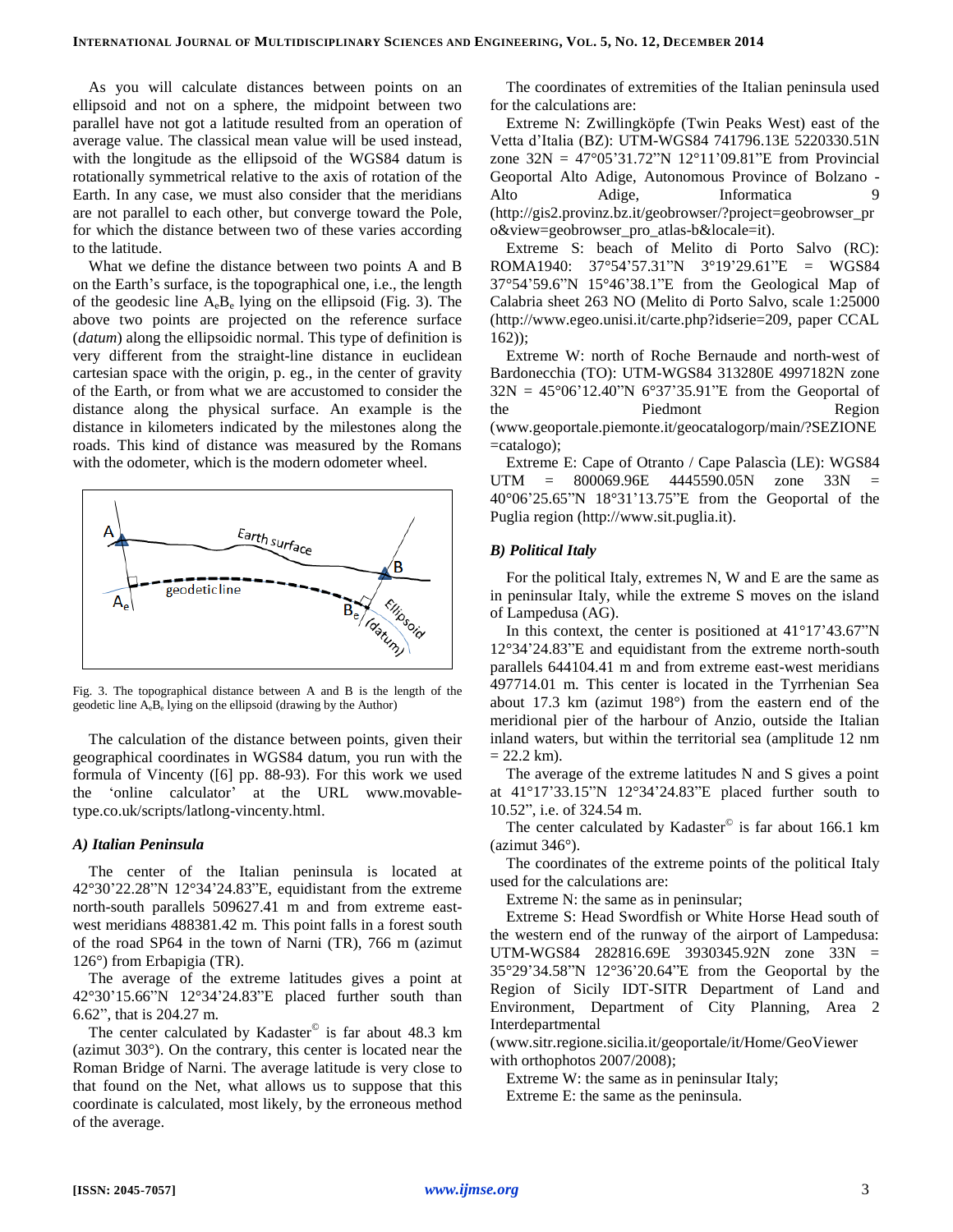## *C) Sardinia*

For the calculation of the center are considered two cases. In the first one it is considered the only area of the main island; in the second one we have included the smaller islands belonging to the region.

The coordinates of the extreme points of Sardinia used for the calculations are taken from the Geoportal of Sardinia Region (www.sardegnageoportale.it/webgis/fotoeree with orthophotos dated 2008).

## *1) Sardinia: Main Island*

The center has coordinates 40°03'42.37"N 8°58'46.60"E, equidistant from the extreme north-south parallel 132972.98 m and from the extreme east-west meridians 72419.77 m. The point is located in the vicinity of a building on via Melis in Ortueri (NU).

The average of the extreme latitudes gives a point at 40°03'41.93"N 8°58'46.60"E placed further south 0.44", i.e. 13.57 m.

The extreme points are:

Extreme N: between Cape Falcon and Cape Marmorata, north-east of Santa Teresa di Gallura (OT): Gauss-Boaga 1519117E 4567566N = UTM-WGS84 519088E 4567558N zone  $32N = 41^{\circ}15'33.17''N9^{\circ}13'40.29''E$ ;

Extreme S: Capo Teulada (CA): Gauss-Boaga 1469269E 4301759N = UTM-WGS84 469237E 4301753N zone 32N = 38°51'50.68"N 8°38'43.49"E;

Extreme W: Head of Argentiera (SS): Gauss-Boaga 1426631E 4509469N = UTM-WGS84 426601E 4509460N zone  $32N = 40^{\circ}43'58.10''N 8^{\circ}07'50.75''E$ ;

Extreme E: Capo Comino (NU): Gauss-Boaga 1570199E 4486744N = UTM-WGS84 570169E 4486737N zone 32N = 40°31'42.25"N 9°49'42.44"E.

#### *2) Sardinia: All the Islands*

The center has coordinates  $40^{\circ}05'10.87''N8°58'46.60''E$ , equidistant from the extreme north-south parallels 136229.23 m and from extreme east-west meridians 72419.77 m. The point is located in a wooded area at 2825 m (azimut 128°) from Nughedu Santa Vittoria (OR).

The average of the extreme latitudes gives a point at 40°05'10.40"N 8°58'46.60"E placed further south 0.47", i.e. 14.50 m.

The extreme points are:

Extreme N: coast islet 0.6 km north-west of La Presa (archipelago of La Maddalena) (OT): Gauss-Boaga 530927N 1530958E = UTM-WGS84 530927E 4573582N zone 32N = 41°18'47.2"N 9°22'10.16"E;

Extreme S: islet 20.5 km (azimut 269°) from Capo Teulada (CA): Gauss-Boaga 1448696E 4301339N = UTM-WGS84 448664E 4301333N zone 32N = 38°51'33.60"N 8°24'29.96"E;

Extreme W: same as Sardinia main island;

Extreme E: same as Sardinia main island.

## *D) Sicily*

For the calculation of the center we have considered two cases. In the first, it is considered the only area of the main island; in the second one, the smaller islands belonging to the region, too.

The coordinates of the extreme points of Sicily used for the calculations are taken from the Geoportal of the Sicily Region IDT-SITR Department of Land and Environment, Dip. City Planning, Interdepartmental Area 2 (www.sitr.regione.sicilia.it/geoportale/it/Home/GeoViewer with orthophotos dated 2007/2008).

## *1) Sicily: Main Island*

The center of the island is at 37°28'22.32"N 14°02'25.95"E and it is located near the road SP1, 2.8 km south-west from Caltanissetta. It is equidistant from the extreme north-south parallels 91974.70 m and from the extreme east-west meridians 142649.55 m.

The average of the extreme latitudes gives a point at 37°28'21.12"N 14°02'25.95"E placed further south of 1.20", i.e., of 37.00 m.

The extreme points are:

Extreme N: beach north of Spartà (ME): UTM-WGS84 547384.99E 4239408.07N zone 33N = 38°18'05.44"N 15°32'30.96"E;

Extreme S: Island of the Tides (SR) (during the syzygyal tide, it is connected to the mainland by an isthmus): UTM-WGS84 506956.97E 4055396.27N zone 33N = 36°38'38.79"N 15°04'40.18"E;

Extreme W: Cape Boeo or Lilibeo, west of Marsala (TP): UTM-WGS84 273215.91E 4186980.86N zone 33N = 37°48'07.46"N 12°25'40.18"E;

Extreme E: beach east of Torre Faro and Capo Peloro (ME): UTM-WGS84 557145.45E 4235695.13N zone 33N = 38°16'02.93"N 15°39'11.72"E.

## *2) Sicily: All the Islands*

The center is at 37°09'09.69"N 13°47'23.33"E and is located at 5097 m (azimut 151°) from Palma de Lichtenberg (AG) in an agricolture. It is equidistant from the extreme north-south parallels 184174.45 m and from extreme eastwest meridians 165525.15 m.

The average of the extreme latitudes gives a point at 37°09'08.85"N 13°47'23.33"E placed further south than 0.84", i.e. of 25.90 m.

The extreme points are:

Extreme N: coast to 1.9 km (azimut 304°) from the island Stromboli (ME): UTM-WGS84 519159.35E 4295934.93N zone 33N = 38°48'43.12"N 15°13'14.44"E;

Extreme S: the same as political Italy;

Extreme W: islet 0.5 km (azimut 300°) from Punta Fram (TP): UTM-WGS84 225779.15E 4077421.55N zone 33N = 36°48'10.60"N 11°55'34.94"E;

Extreme E: same as Sicily main island.

## **IV. POLYGONAL CENTROIDS WITH QGIS**

QGIS (ver. 2.2 Valmiera) has a geometric tool called 'center of gravity polygonal' (polygon centroid) that operates on a vector layer returning a point with its coordinates.

For our purpose, we used the shapefile (*shp*) of the Italian regions downloaded from the website of the National Institute of Statistics (ISTAT;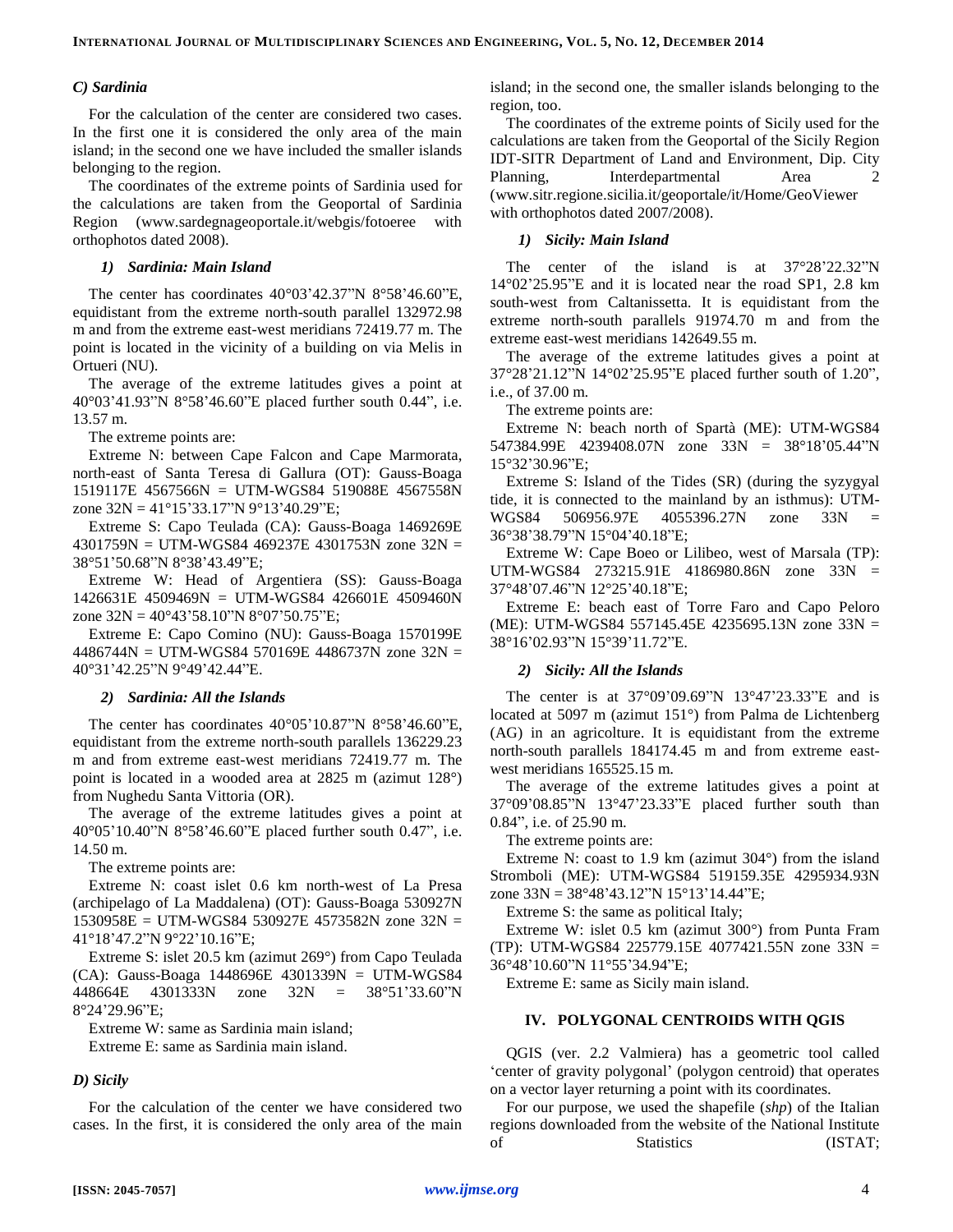www.istat.it/it/files/2011/04/reg2011\_g.zip (January 1<sup>st</sup>, 2011 and with datum UTM zone 32-ED1950)). From this shapefile, we have selected a single *shp* file for each region. Subsequently, with an operation of geoprocessing, we did the union of the various regions to creating a single shapefile named the peninsula of the political Italy. In this way, it was possible to calculate the center of each region, of the political and peninsular Italy.

Table 1 shows, for each main area in which it has been divided Italy, the coordinates of the QGIS centers, both in comparison with those calculated with the average method and with the formula of Vincenty. The locations have been identified on GOOGLE EARTH<sup>®</sup> and are approximate until a measurement on site.

| Zone                                               |
|----------------------------------------------------|
| Mean                                               |
| <b>Vincenty</b>                                    |
| $QGIS$ (ver. 2.2)                                  |
| <b>Location of the QGIS center</b>                 |
| Peninsular                                         |
| 42°30'15.66"N 12°34'24.83"E                        |
| 42°30'22.28"N 12°34'24.83"E                        |
| 43°28'34.39"N 12°19'05.45"E                        |
| 6434 m (azimut 78°) from Città di Castello (PG):   |
| wooded area                                        |
| Political                                          |
| 41°17'33.15"N 12°34'24.83"E                        |
| 41°17'43.67"N 12°34'24.83"E                        |
| 42°42'26.24"N 12°12'45.32"E                        |
| 6918 m (azimut 103°) from Orvieto Scalo (TR):      |
| wooded area west from the Corbara dam              |
| Sardinia (only main island)                        |
| 40°03'41.93"N 8°58'46.60"E                         |
| 40°03'42.37"N 8°58'46.60"E                         |
|                                                    |
| Sardinia                                           |
| 40°05'10.40"N 8°58'46.60"E                         |
| 40°05'10.87"N 8°58'46.60"E                         |
| 40°05'02.33"N 9°01'48.07"E                         |
| 5068 m (azimut 287°) from Austis (NU): wooded area |
| Sicily (only main island)                          |
| 37°28'21.12"N 14°02'25.95"E                        |
| 37°28'22.32"N 14°02'25.95"E                        |
|                                                    |
| Sicily                                             |
| 37°09'08.85"N 13°47'23.33"E                        |
| 37°09'09.69"N 13°47'23.33"E                        |
| 37°35'20.98"N 14°08'58.20"E                        |
| 2142 m (azimut 278°) from Villarosa (EN):          |
| agricolture near the road SS21                     |

The centers of the main areas of Italy with the three methods discussed (Mean, Vincenty, QGIS (ver. 2.2)). Source administrative limits of the regions: ISTAT, 2011.

The centers of each region are shown in Table 2 and depicted in Fig. 4.

QGIS's centers. The centers of each region with its location. Source administrative limits of the regions: ISTAT, 2011.

#### TABLE 2

| Region: QGIS center (ver. 2.2)                                                                |
|-----------------------------------------------------------------------------------------------|
| Location of the center from GOOGLE EARTH <sup>©</sup><br>Abruzzo: 42°13'36.37"N 13°51'21.06"E |
|                                                                                               |
| 817 m (azimut 213°) from Dogli (PE): wooded area<br>Basilicata: 40°29'56.22"N 16°04'58.40"E   |
| 2546 m (azimut 139°) from Pietrapertosa (PZ):                                                 |
| wooded area                                                                                   |
| Calabria: 39°03'50.15"N 16°20'45.13"E                                                         |
| 1115 m (azimut 201°) from Adami (CZ): wooded area                                             |
| Campania: 40°51'30.31"N 14°50'39.70"E                                                         |
| 1581 m (azimut 267°) from Serino (AV): wooded area                                            |
| Emilia Romagna: 44°31'38.86"N 11°02'37.14"E                                                   |
| 1034 m (azimut 126°) from Altolà (MO):                                                        |
| agriculture near the road SP14                                                                |
| Friuli Venezia Giulia: 46°09'03.28"N 13°03'22.46"E                                            |
| 3653 m (azimut 102°) from San Daniele del Friuli (UD):                                        |
| wooded area                                                                                   |
| Lazio: 41°58'48.43"N 12°46'00.98"E                                                            |
| 174 m (azimut 188°) from La Botte (RM):                                                       |
| building, via Colle Nocello                                                                   |
| Liguria: 44°15'57.82"N 8°42'06.73"E                                                           |
| 14360 m (azimut 136°) off the coast of Varazze (SV): sea                                      |
| Lombardy: 45°37'09.05"N 9°46'08.47"E                                                          |
| 920 (azimut 75°) from the Malpaga castle (BS): agriculture                                    |
| Marche: 43°20'49.27"N 13°08'25.40"E                                                           |
| 591 m (azimut 193°) from Moscosi (MC): agriculture                                            |
| Molise: 41°41'03.30"N 14°35'41.96"E                                                           |
| 1232 m (azimut 218°) from Sant'Angelo Limosano (CB):                                          |
| agriculture                                                                                   |
| Piedmont: 45°03'25.45"N 7°55'12.04"E                                                          |
| 915 m (azimut 141°) from Barbaso (AT): lawn                                                   |
| Puglia: 40°58'57.61"N 16°38'12.91"E                                                           |
| 3952 m (azimut 245°) from Toritto (BA):                                                       |
| agriculture near the road SP72                                                                |
| Sardinia: 40°05'02.33"N 9°01'48.07"E                                                          |
| 5068 m (azimut 287°) from Austis (NU): wooded area                                            |
| Sicily: 37°35'20.98"N 14°08'58.20"E                                                           |
| 2142 m (azimut 278°) from Villarosa (EN):                                                     |
| agriculture near the road SS21                                                                |
| Toscana: 43°26'53.84"N 11°07'46.49"E                                                          |
| 3038 m (azimut 207°) from Poggibonsi (SI): agriculture                                        |
| Trentino-Alto Adige: 46°26'25.91"N 11°16'47.42"E                                              |
| 2532 m (azimut 182°) from Cornaiano (BZ):                                                     |
| wooded area                                                                                   |
| Umbria: 42°57'54.40"N 12°29'26.56"E                                                           |
| 2977 m (azimut 235°) from Collemancio (PG):                                                   |
| wooded area                                                                                   |
| Valle d'Aosta: 45°43'49.22"N 7°23'13.16"E                                                     |
| 641 m (azimut 326°) from Brissogne (AO): wooded area                                          |
| Veneto: 45°38'57.91"N 11°51'21.17"E                                                           |
| 245 m (azimut 245°) from San Martino di Lupari (PD): lawn                                     |

The center of Liguria, only case, falls outside of the mainland and, in particular, in the open sea beyond the inland waters, but within the territorial sea. This allows to state that the center calculated with QGIS corresponds to the centroid as the Liguria has a pronounced concave shape that is not present in other regions.

The error on the location of the center using QGIS and the shapefile ISTAT, can be estimated at  $\pm 1.5$  m in latitude and  $\pm 1.2$  m in longitude.